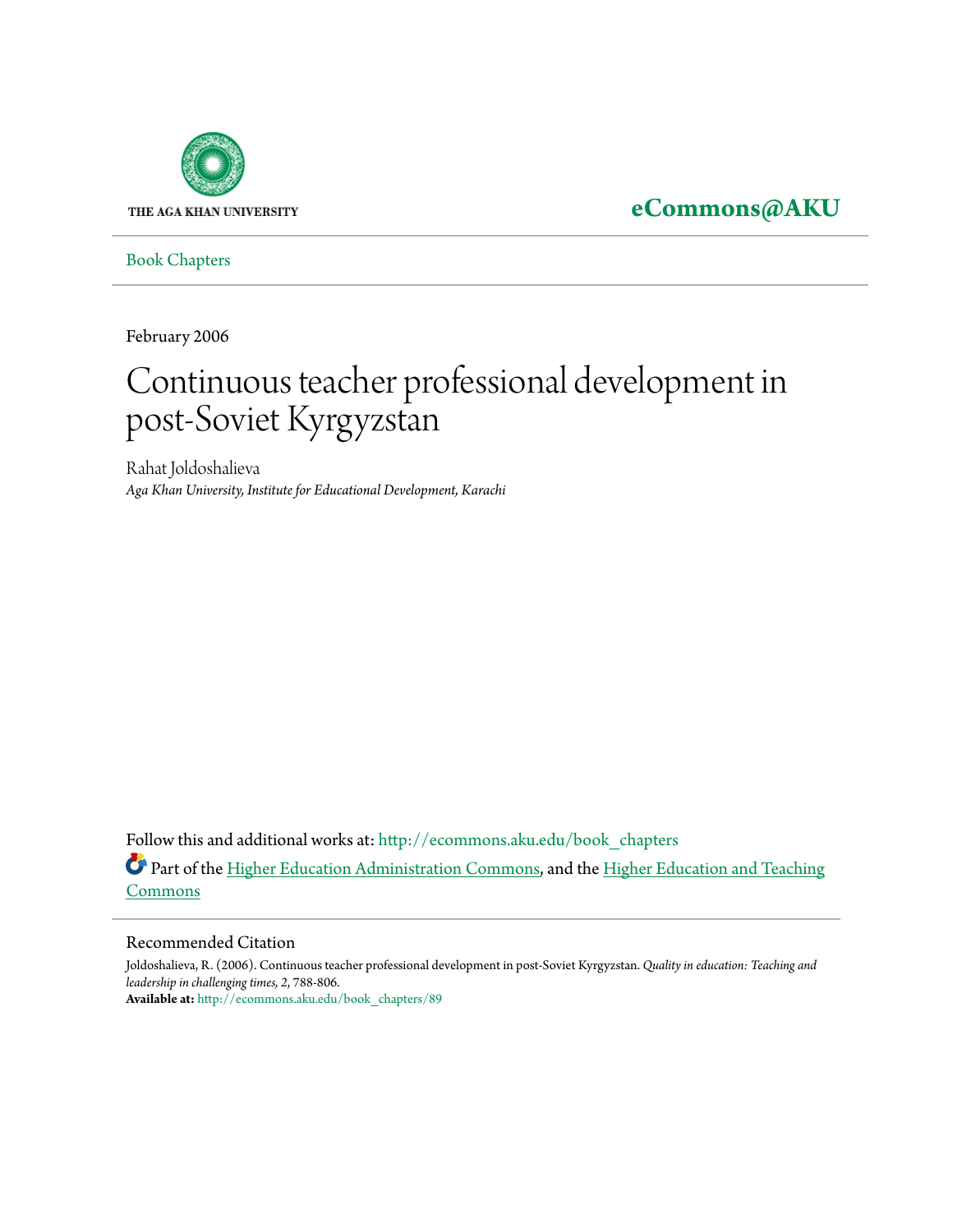# Continuous Teacher Professional Development in Post-**Soviet Kyrgyzstan**

*Rahat Joldoshalieva, AKU-IED, Pakistan* 

Учитель остается учителем до тех пор пока учится. Как только он

перестает учиться в нем умирает учитель!

К. Д. Ушинский

A teacher is the one as long as he or she keeps learning. As soon as he or she stops learning, the teacher in him or her dies.

Ushinski, K. D.

# **Background: In-Service Teacher Education in Soviet and Post-Soviet Kyrgyzstan**

Continuous teacher professional development was an important aspect of Soviet education. Termed as *perepodgotovka* [retraining] *i povyshenie kvalifikatsii* [qualification raising], in-service teacher education programs in Soviet Kyrgyz Republic were systematically implemented through the state-funded Kyrgyz Institute of Education and other *oblast* [province] teacher retraining institutes. In-service training courses both on-site and off-site were of different durations. The courses varied from full time to part time, from ongoing, problem-based and goal-oriented, to the thematic. Apart from this, different seminars, theoretical and practical conferences, research experiments, consultative meetings and competitions (Teacher of the Year, etc) were part of professional development programs. In spite of these, an off-site one-month course was the dominant practice in teacher professional development since the 1960's (Kibardina, 1997). In addition, the teacher professional development was also monitored and supported by city and district education departments under the supervision of Oblast Education Department. According to the policy, after 5 years of service,

<sup>4</sup> I employ this term to describe all the programs/activities for serving teachers and synonymously using with 'in-service teacher education'. This excludes initial or pre-service teacher education programs.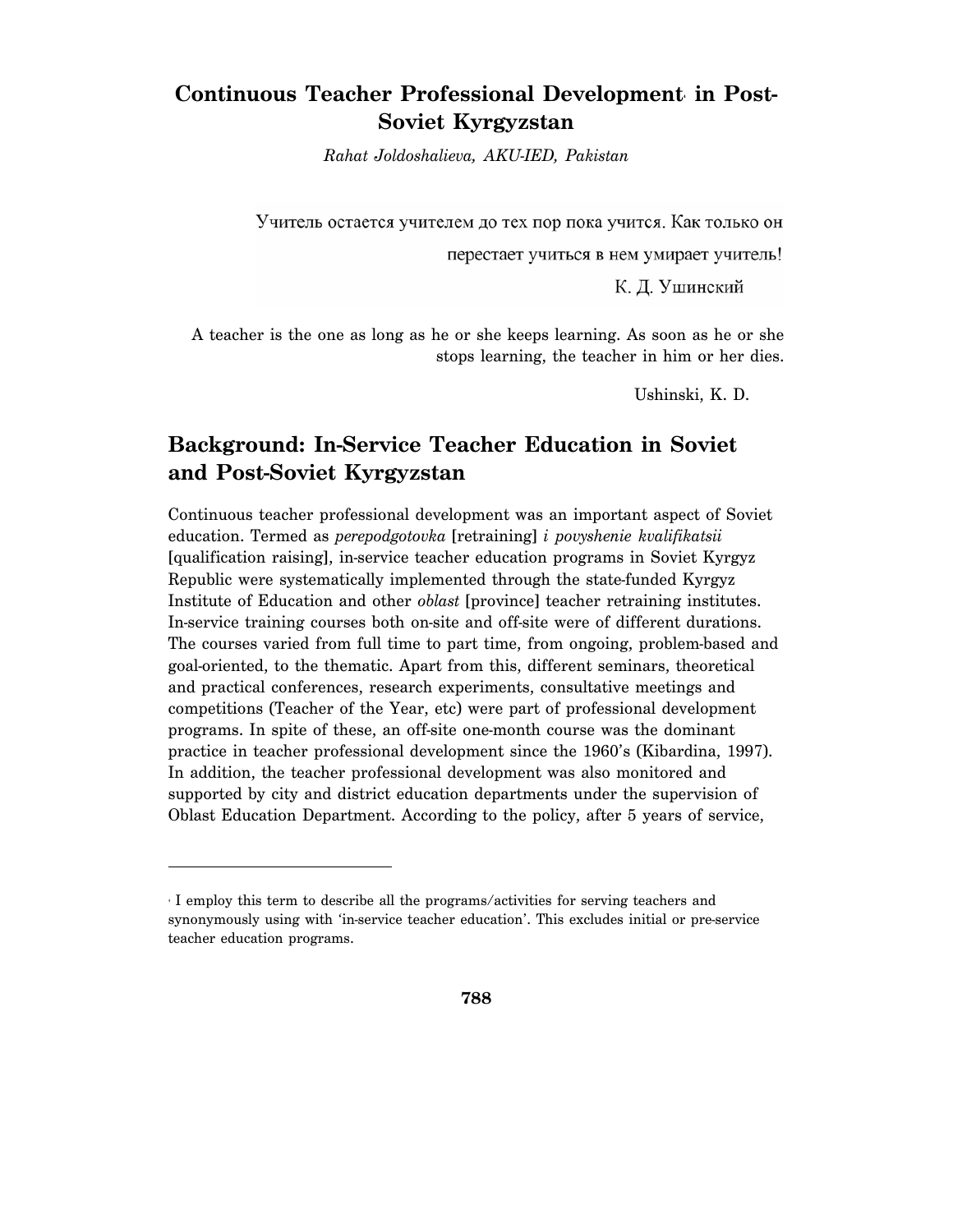every teacher was required to attend monthly courses in the Oblast Teacher Retraining Institutes.

During Soviet Union, 50% of the content of off-site courses was devoted to the ideological and political education where Marxist-Leninist ideology and Communist Party achievements were emphasized. This was because school teachers had the mandate to educate the "Soviet citizens". The other 50% was concentrated on specific subject content and pedagogy development with the introduction to educational innovations (Kibardina, 1997). The pedagogy of these courses was lectures, discussions and problem situations. Kerr (1991) criticizes USSR teacher re-training,

…the opportunities teachers had been in fact quite limited: A few days of few years spent in a state Institute for Teacher Improvement (Institut Usovershenstvovania Uchitelei), an Institute for Qualification Raising (Institut povysheniia kvalifikatsii)…. The faculty at these institutes were not (in general; there were exceptions) highly regarded by teachers, and the material they learned there often was not seen as very relevant to their daily concerns on the job. (p. 5)

In post-Soviet Kyrgyzstan, scholars like Babaev, Baltabaev, Bekboev, Timafeev, Palagina and Kibardina studied different teacher re-training program components. However, published in local languages (Russian, Kyrgyz) to many outsider-researchers this area appears as un-researched. Highlighting the issues of in-service teacher education practices in post-Soviet Kyrgyzstan, Kibardina (1997) stated that teacher professional development continues to be the responsibility of Kyrgyz Institute of Education, Oblast Teacher Retraining Institutes (OTRI), in collaboration with the city and district education departments. To add to her discussion, since independence, as similar activities to OTRI's other institutions have been offering professional development opportunities for teachers. This compares favorably with the limited choices in the Soviet era.

Foremost, the disintegration of USSR has negatively affected professional development opportunities, and this is related to general economic decline. They became irregular and not affordable for teachers, as they were required to share some costs (transport, accommodation, etc) to attend these courses. According to OSI-Education Support Program Report (2002), "Professional support and recognition of teachers decreased as the state failed to fulfill their legal obligations to provide regular in-service training." (p. 17).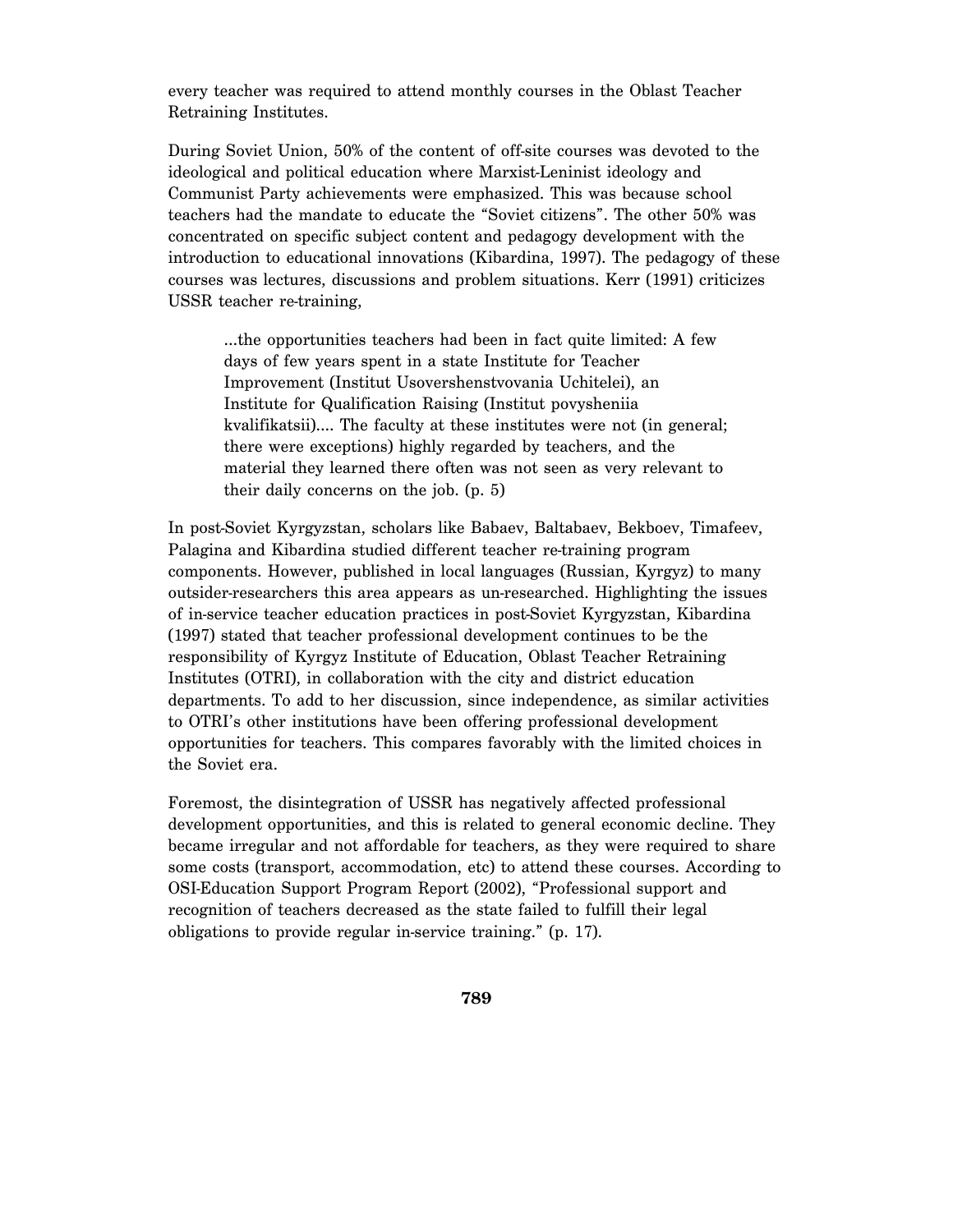Currently, imbalances and shortage of teachers in many subjects in rural locations are in catastrophic state. Due to difficult living conditions and irregularity in teacher salary distribution, rural schools do not attract fresh university graduates. Various mechanisms to address teacher shortage problem were implemented. Schools hired correspondence course and/or part-time university students, invited retired teachers and recruited fresh school graduates. However, by recruiting unqualified teachers, the quality of teacher performance also deteriorated. This situation emphasized for serious consideration of diversifying in-service teacher education to meet contextual needs within the realities of tight budgets.

Small scale exploratory study was conducted to investigate existing realities of in-service teacher education in the post-Soviet Kyrgyzstan, by capturing the voices of serving teachers themselves, of their management and of the teacher educators. To do so, I employed semi-structured interviews. Overall, twenty seven individual semi-structured interviews from school principals and subject teachers of four city schools—two newly-opened private schools and two government schools—and teacher educators of oblast institute for teacher retraining and city education department master trainers in Osh oblast, southern Kyrgyzstan, were obtained. Data was collected between December 2003 and January 2004. In addition, I observed some teacher professional development at schools, sessions at teacher retraining institute and the city teachers' January *dekada*. As the data was collected from the city schools, the findings and discussion excludes the realities of in-service teacher education in the rural schools.

# **Findings**

-

#### **Existing Continuous Teacher Professional Development**

Some structures and activities for school teachers' professional development reflected the activities of Soviet in-service teacher education, with the exception of the new opportunities provided by organizations other than the government. Three major approaches, namely the off-site courses, school-based and selfinitiated activities for teacher professional development, co-exist and supplement each other in post-Soviet Kyrgyzstan schools.

<sup>5</sup> It will be discussed later in this paper.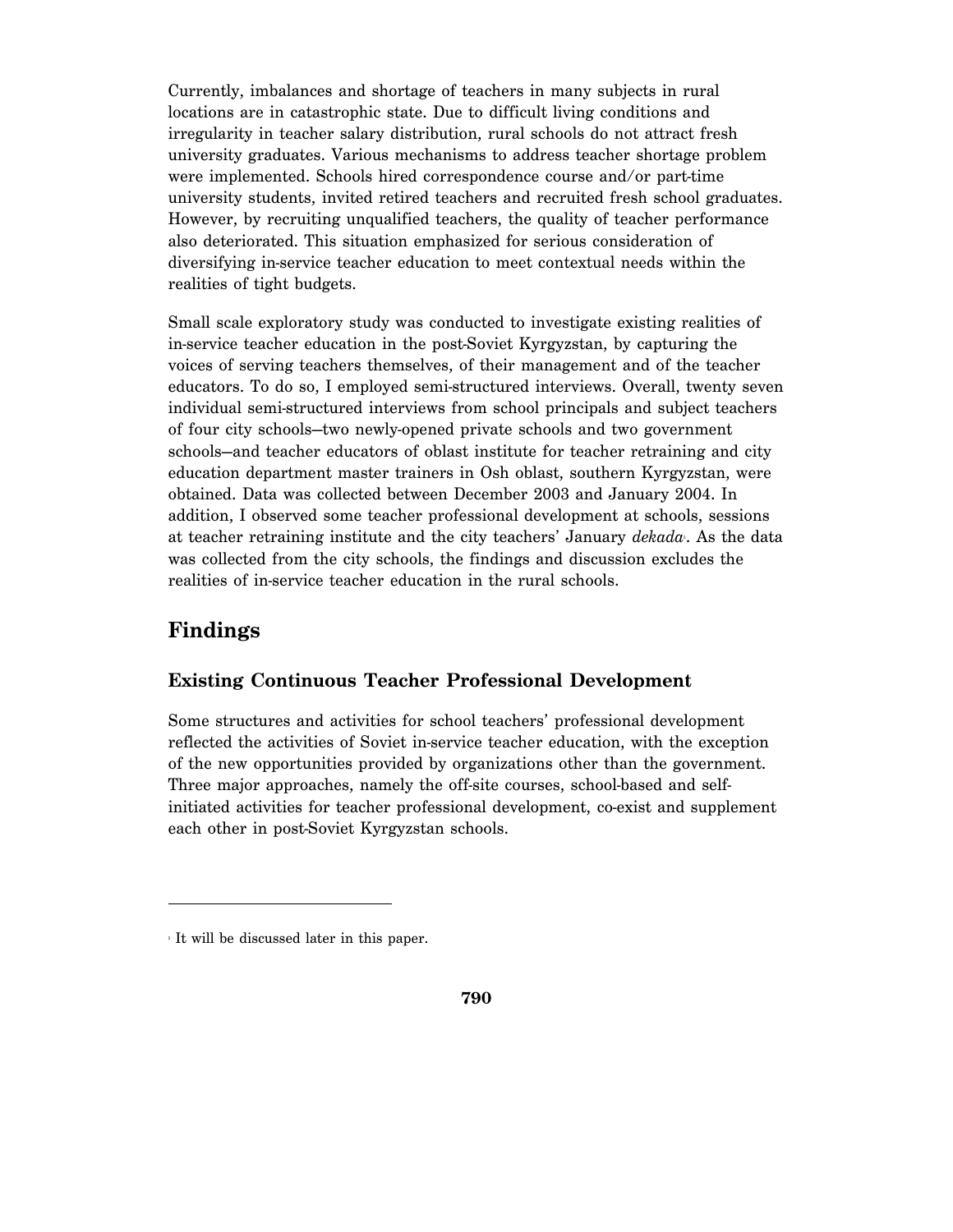The courses which were conducted outside the schools were defined as *off-site courses*. These included the courses by the government-run Oblast Teacher Retraining Institutes (OTRI).

In addition, the city education department, in collaboration with Kyrgyz Institute of Education, organized annual "January" and "August" conferences, mostly known as *dekada*. The following observation was noted in technical drawing teachers' subject meeting during a January *dekada*.

The session started with a school teacher presenting her report on didactic methods of teaching this subject. This was followed by a city education department methodologist who informed teachers about upcoming inspection from Ministry of Education from Bishkek and gave a list of required documents to file. He dictated that calendar plans should be complete and neatly done, along with teacher resume (CV) and plan of club activities, monitoring and analysis of children's learning of subject, classroom decorations, and notebook on self-education and teacher reports. Teachers requested to explain what resume meant. Head of this subject department for city schools shared the structure of the resume. Teachers further shared the concerns over lack of own classrooms for decoration and other resources. The methodologist further ordered teachers to share the classrooms with other subject areas and decorate and find resources for documentation and decoration. He stated, "Your students don't know very simplistic skills in technical drawing because quality of teaching is not good. (Obs. January, 2004)

Other seminars were offered by international institutions (e.g. Soros Foundation Kyrgyzstan). A teacher shared his experience from one of these seminars and courses.

I have attended the course on "Yiman " in Jalal Abad. This subject is newly introduced to schools. The course was conducted by some Americans and our own educators. It was interesting course as they used many interactive methods. I am now trying to implement those learnings in my teaching. (Primary class teacher, School G)

Geopolitical interests in the region were also reflected in in-service teacher education. Some courses funded by countries with own political interests existed in the system. As for example, Russian Federation funded programs which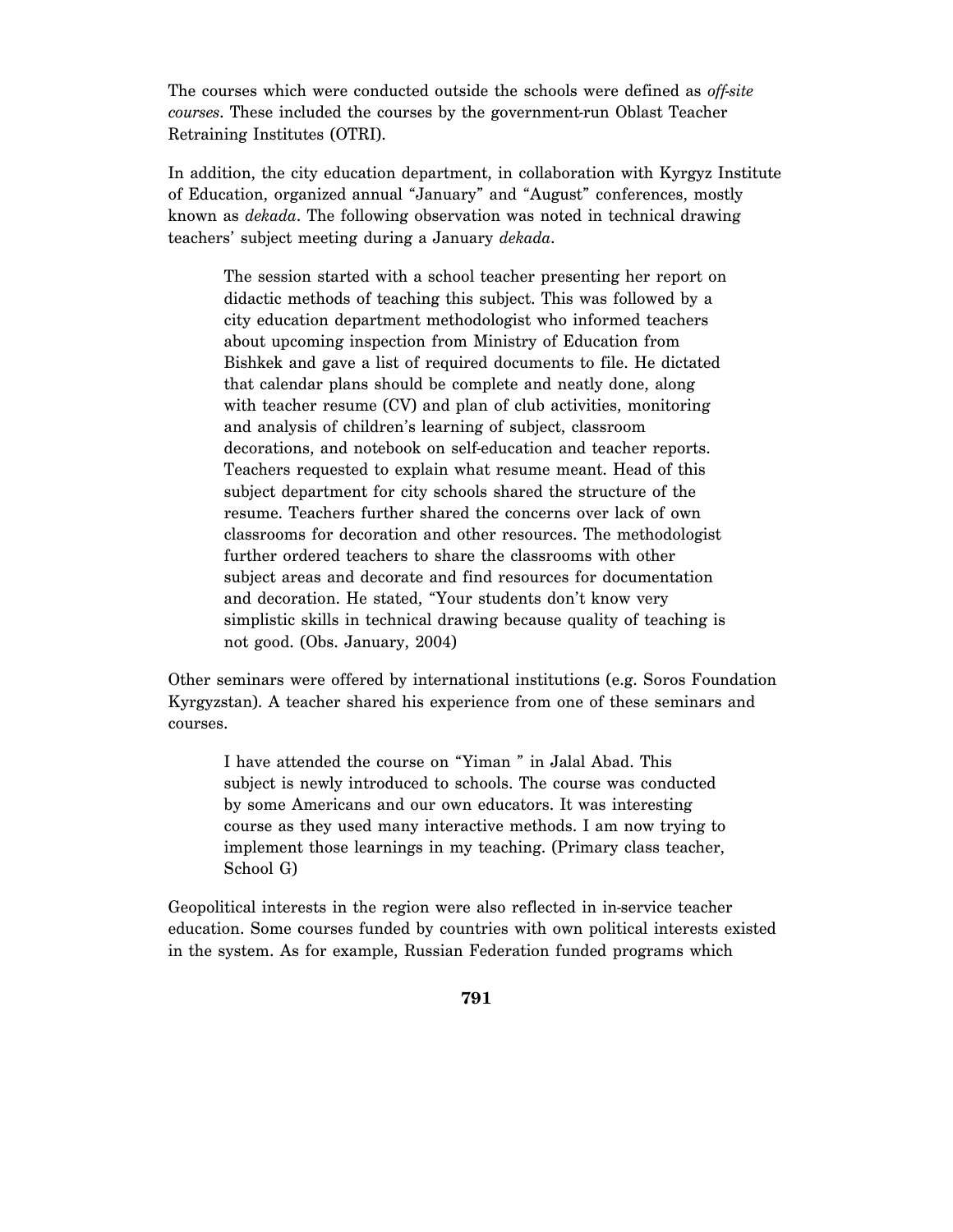offered short term courses for Russian medium school teachers at one of the universities of Kyrgyzstan. For Russia, it was strategic to support the Russian language instruction in post-Soviet Kyrgyzstan where Russian was recognized as an official language.

School-based activities for teacher development were *metod ob'edinenie*, mentoring beginning teachers, induction seminars for beginning teachers and a few others.

Methodological departments comprised of specific subject teachers, and were headed by an experienced colleague. An English language methodological department head explained this process in the government school:

In our English language methodological department we have divided one theme for each month and assign the said to the teachers. They plan and conduct the seminar to others. We discuss the issues and suggest the ways to improve the teaching of English language at school. Each class units are also divided into 9 parts and we usually discuss those with each other. Apart from this, experienced teachers observe and help beginning teachers. Each methodological department is responsible for dekada in their subject areas. There are 9 subject areas for 9 months. (English language teacher, School G)

Hence, teachers were encouraged to share innovative ideas with each other and discuss related issues. Control and monitoring of departments' activities was carried out by vice principal on academics. Inter-school methodological departments organized 'subject *dekadas*' at different times of the year. 'Hosting' school teachers prepared *otkrytie uroki*, extra - curricular activities related to subject area, and then organized a forum for joint discussion on observed lessons and on general issues of teaching. Three schools practiced *nadstavnichetsvo* (mentoring). In this, experienced teachers mentored beginning teachers. Many young teachers reported that mentoring enabled them to learn classroom management skills. A teacher had this to say,

It is translated as methodological department and is equivalent to subject department.

The literal translation of otkrytyie uroki is 'open lessons', similar to demonstrative lessons which were pre-planned and had specific purpose of showing the best practice.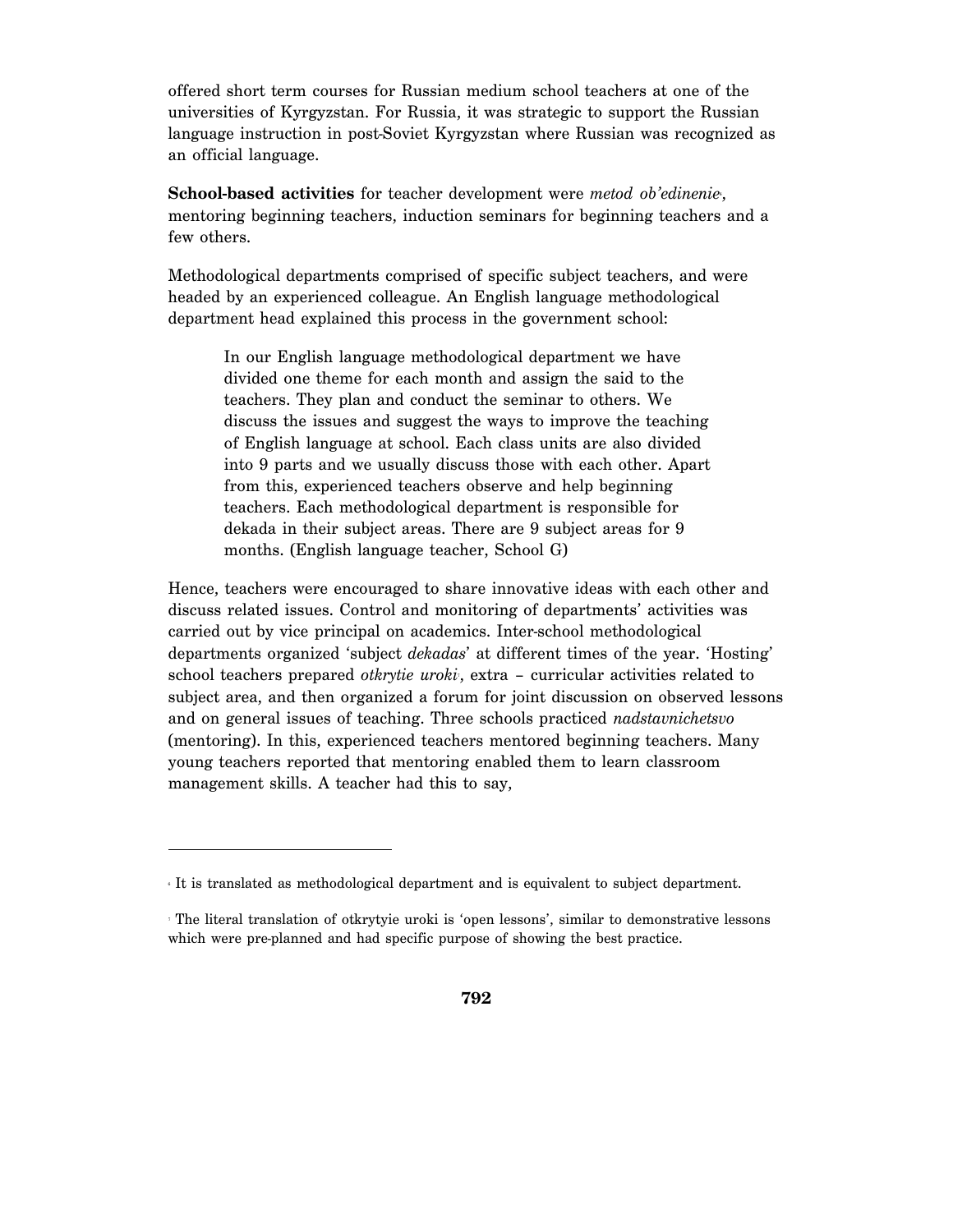Each beginning teacher is supposed to work with an experienced one. Mostly mentoring is conducted through encouraging beginning teacher to observe the experienced teacher's lessons. (English language teacher, School G)

Apart from mentoring, newly recruited teachers attended induction seminars organized by the school.

School documentations such as lesson planning and maintaining class register were the aspects with which the young teachers had difficulties. A vice principal of academics explained further:

The fact is that 25% of our teaching staff consists of beginning teachers this year. In the month of December, we are planning to conduct a seminar for newly recruited and beginning teachers titled "Help for young teachers". Experienced teachers will share their experiences with them and demonstrate some good teaching practices. They will also learn how to fill the class register and with other school documents. (Vice principal, School G)

In one of the private schools, seminars for newly recruited teachers were organized systematically with comprehensive syllabus/curriculum development exercises to encourage them to use a learner-centered approach and acquaint themselves to private school system nuances.

It was emphasized,

In our school, we emphasize teacher professional development. So we have created conditions for this. First of all, we have the special position of teacher educator who is responsible for planning and carrying out professional development activities. The person has required qualifications and rich experience of conducting professional development for teachers. She prepares an annual plan for teacher development, which we discuss and add or remove some according to the needs. Secondly, we have arranged one day for professional development that is Saturday. This day is used for seminar or courses or teacher independent development. Thirdly, we have funding for organizing seminars and inviting qualified specialists for this purpose. (Principal, School A)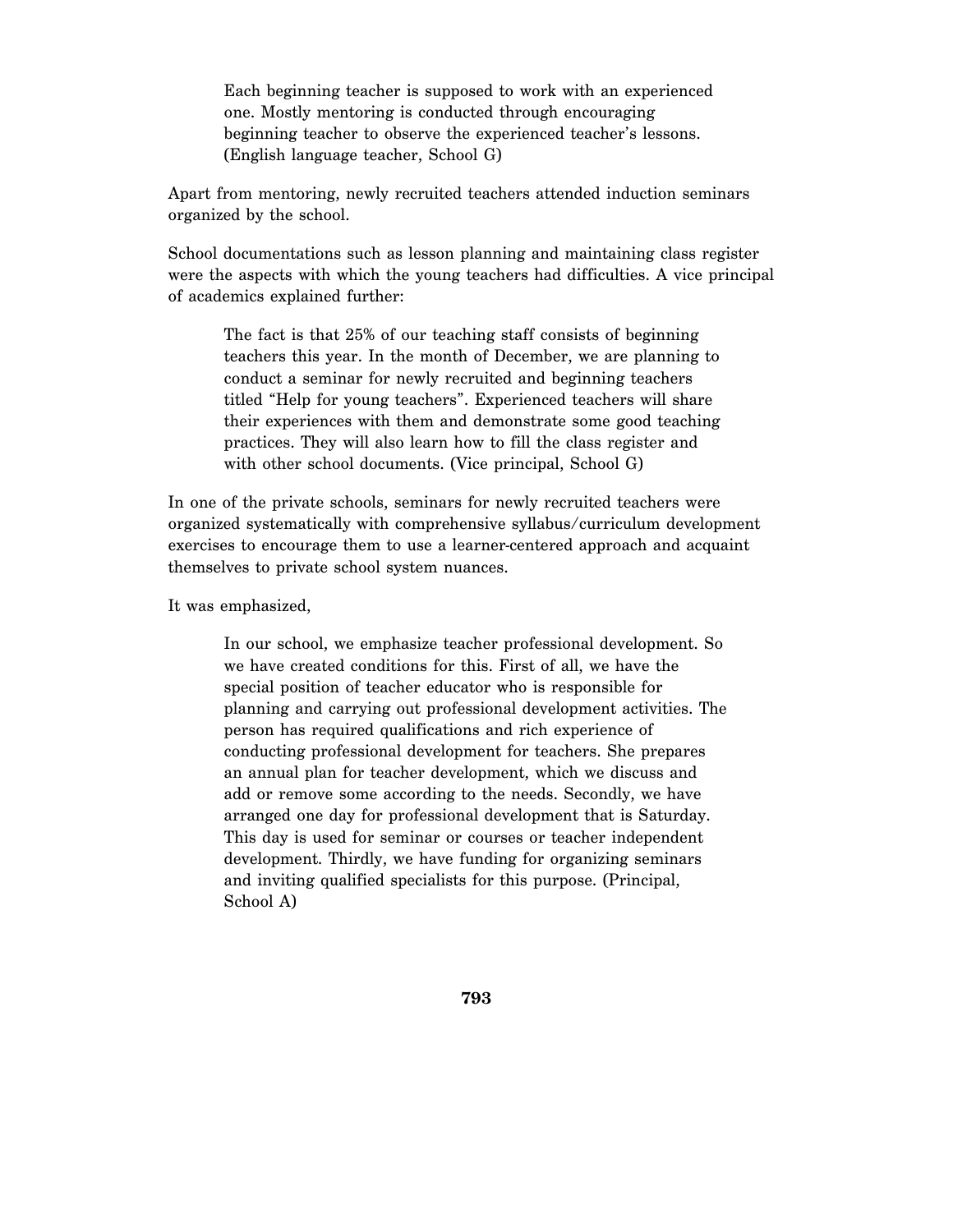Equivalent to the in-house teacher educator, in a government school the position of a vice principal of vospitanie i nauki [science] was newly introduced. The school was the first city school-gymnasium to have a vice principal of this kind. Another form of professional development was identified as teacher appraisal or known as *attestatsia*. Teachers usually organized compulsory demonstrative lessons for this purpose. In addition, city education department required teachers to maintain a portfolio of self-education which should demonstrate teachers' continuing professional development attempts. This included pedagogical *masterstvo* [craftship], development level of teacher's political knowledge, tolerance and pedagogical tact of the teacher and the cultural level of the teacher. Moreover, each teacher was required to observe other colleagues' lessons and record those in their peer-observation journals. School-based teacher professional development, considered useful in many respects, which allowed the teachers to learn specific aspects in teaching and utilized school-resources such as time and fellow teachers.

Diverse ways for teacher **self-initiated development** were shared. Teachers reported that they looked for outside school opportunities to develop professionally. An anecdote reflected,

During Soviet times, the government was after us, teachers, to attend the courses. Everything was paid by the government Nowadays, we are looking for the courses and pay for those ourselves. (Kyrgyz language teacher, School G)

Among many other opportunities, teachers mostly attended seminars organized by the Soros Foundation Kyrgyzstan. In addition, different award-bearing or short term programs created a path for teachers to get experience of training outside the country. However, many of these programs were restricted to teachers who mastered the particular foreign languages (predominantly English). Unfortunately many teachers could not avail these chances.

Moreover, teachers consulted colleagues from other schools and/or university faculty to learn more.

<sup>8</sup> Shamatov (2005) explained this term broadly. He stated, " … 'upbringing' [is] to refer to one of the main aims of education in Soviet and post-Soviet Kyrgyzstan. "Upbringing" was a powerful socio-political socialization of the Soviet Education. It overlaps in a conceptual sense with "civics", but it is used to denote a much broader concept of social and ethical upbringing within and outside school."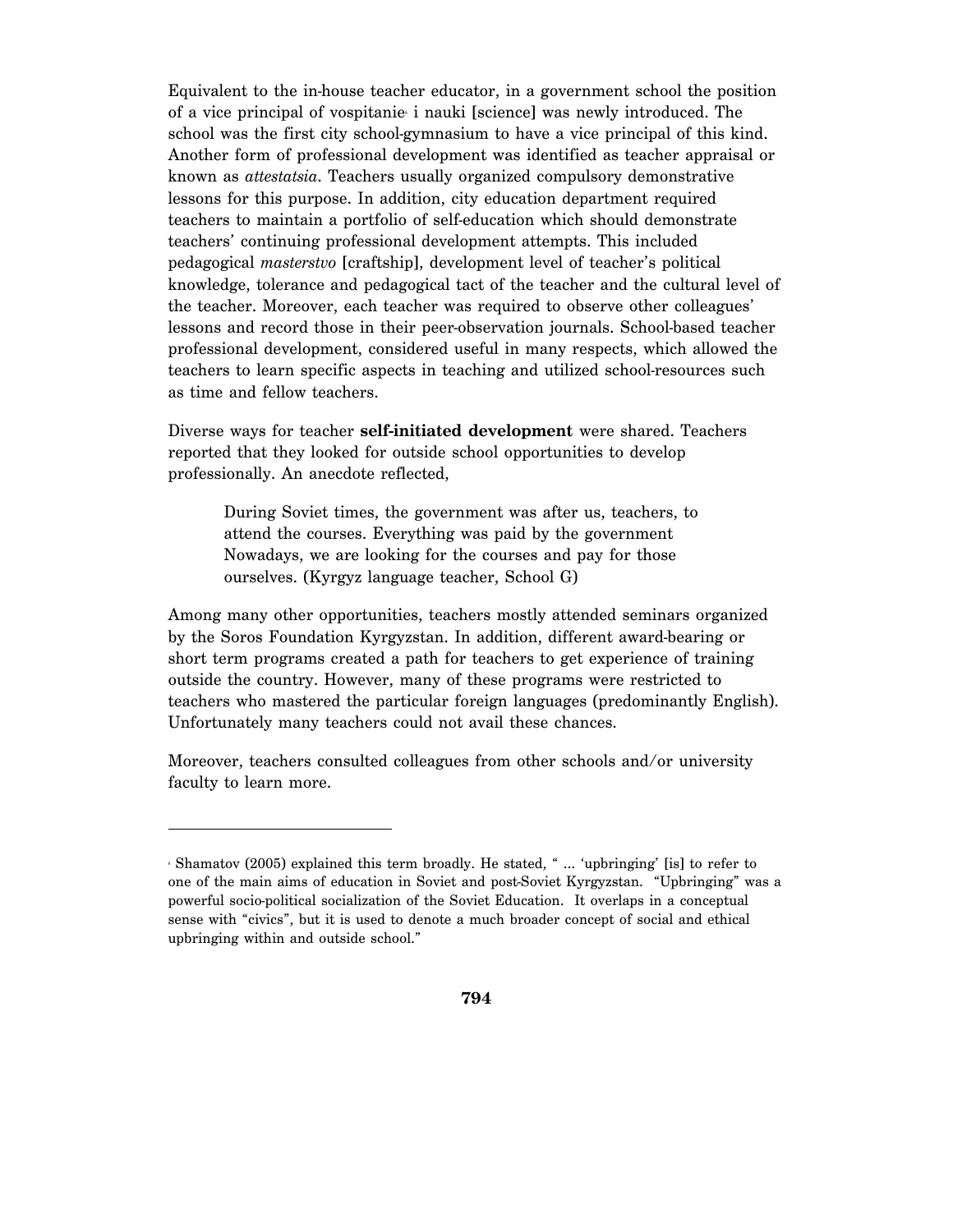I consult the teacher in X school who taught me mathematics if I have some problems in some aspects of teaching or the content itself. Even I had some problems regarding the calendar planning so I went to her as she is a very experienced teacher and soon she will retire. I go to her because there is nobody who can help me in my area at our school. I also phone my friend who teaches math in another school. We share our experiences and new methods. We both cannot meet often as I am busy at school till 4 in the afternoon every day. (Math teacher, School I)

Likewise, committed teachers organized workshops for colleagues to share their learning's from courses or from implementing ideas in their classrooms. However, they shared that they got de-motivated when their colleagues show little interest to attend and appreciate their effort.

Teachers' own individual and independent work in enriching or developing their own syllabus also created opportunities for teachers learn more. Teachers brought changes and enriched the syllabus within the school and classroom realities, and to suit to the students' diverse needs and styles of learning. Teachers were encouraged to disseminate their tested curriculum to other teachers by publishing in newspapers:

Nowadays all the teachers in government schools have had chance to develop their own, or 'avtorskyi' curriculum. They also can disseminate to others if they can. For instance, I have developed my own curriculum for primary classes and have given to "Osh janirigi" and I am expecting it to be published soon. I want to note that we can develop ourselves in this way too, but it depends on ourselves as teachers whether we are willing to work hard on those as it requires commitment and will. If work hard, we can achieve many things. (Primary class teacher, School G)

Teachers read literature subscribed by school or themselves; or by accessing the said in libraries to enrich their content and delivery. National educational newspaper of Ministry of Education, *Kut Bilim*, periodically published newly required documents for schools and teachers, and this further increased their knowledge of wider educational context. Hence, as discussed above and what EFA report (2000) reported that despite the hardships, teachers in Kyrgyzstan continue to improve their professional skills independently or gaining experience from each other's practices.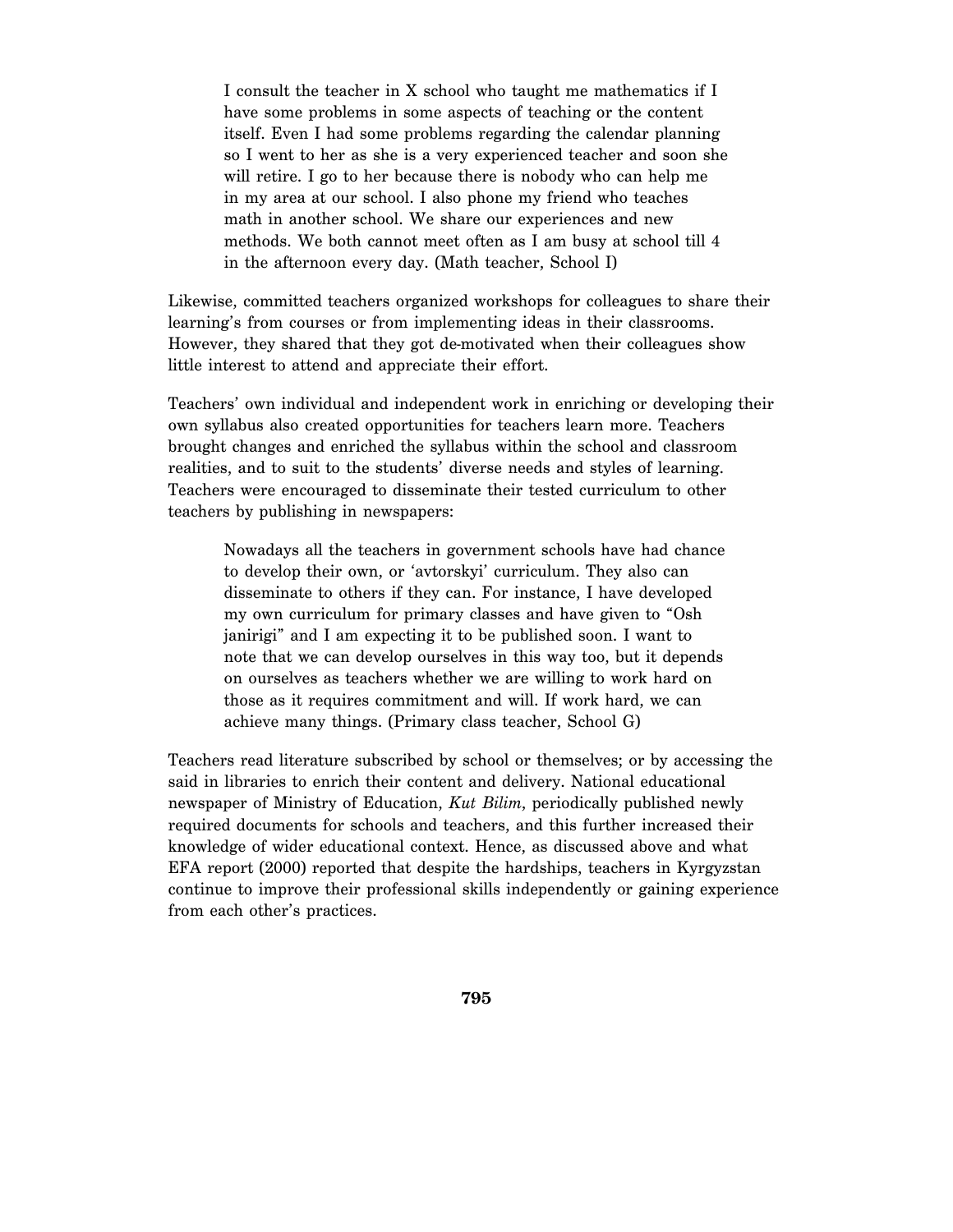# **Issues of Existing Teacher Professional Development Programs and Structures**

Most of the above mentioned programs and approaches co-existed with each other as part of in-service teacher education. However, mostly they got criticism because of their low quality, difficult accessibility and a lack of supportive structures.

#### **Deteriorating Quality**

Teachers are highly concerned of deteriorating quality of teacher professional development in terms content and pedagogy, structure and relevance. Most criticism was directed at the OTRI's programs. Among those were outdated, purely theoretical course content and authoritarian pedagogy, course insensitivity towards teachers' needs and teacher trainers' poor professional expertise.

With the poor quality of teacher training, OTRI was not able to attract private schoolteachers to attend their programs:

The courses in the Oblast Teacher Retraining Institute did not offer much support to my teaching. I just spent one month without any improvement. Although, I got theory in general, I did not learn anything new specifically about my subject area. (Math teacher, School I)

In the past, teacher trainers were expected to have classroom teaching experiences so as to allow them to work with school teachers. With this regard, some OTRI teacher trainers were critical about their colleagues who had no classroom teaching at schools. In addition, an unsatisfactory salary and a lack of supportive structure in the institute did not motivate them to develop professionally. The institute failed to recruit highly qualified professionals because of under funding.

Weighty emphasis on nation building to some extent had resulted in the creation of insecure feelings in other ethnicities like Russians in Kyrgyzstan after its independence. Profound migration figures in the country since its independence included the educators, who occupied most positions at the universities and other institutions. Replaced by non-Russians in their seats, the courses offered were often criticized because of the poor Russian language proficiency of the trainers.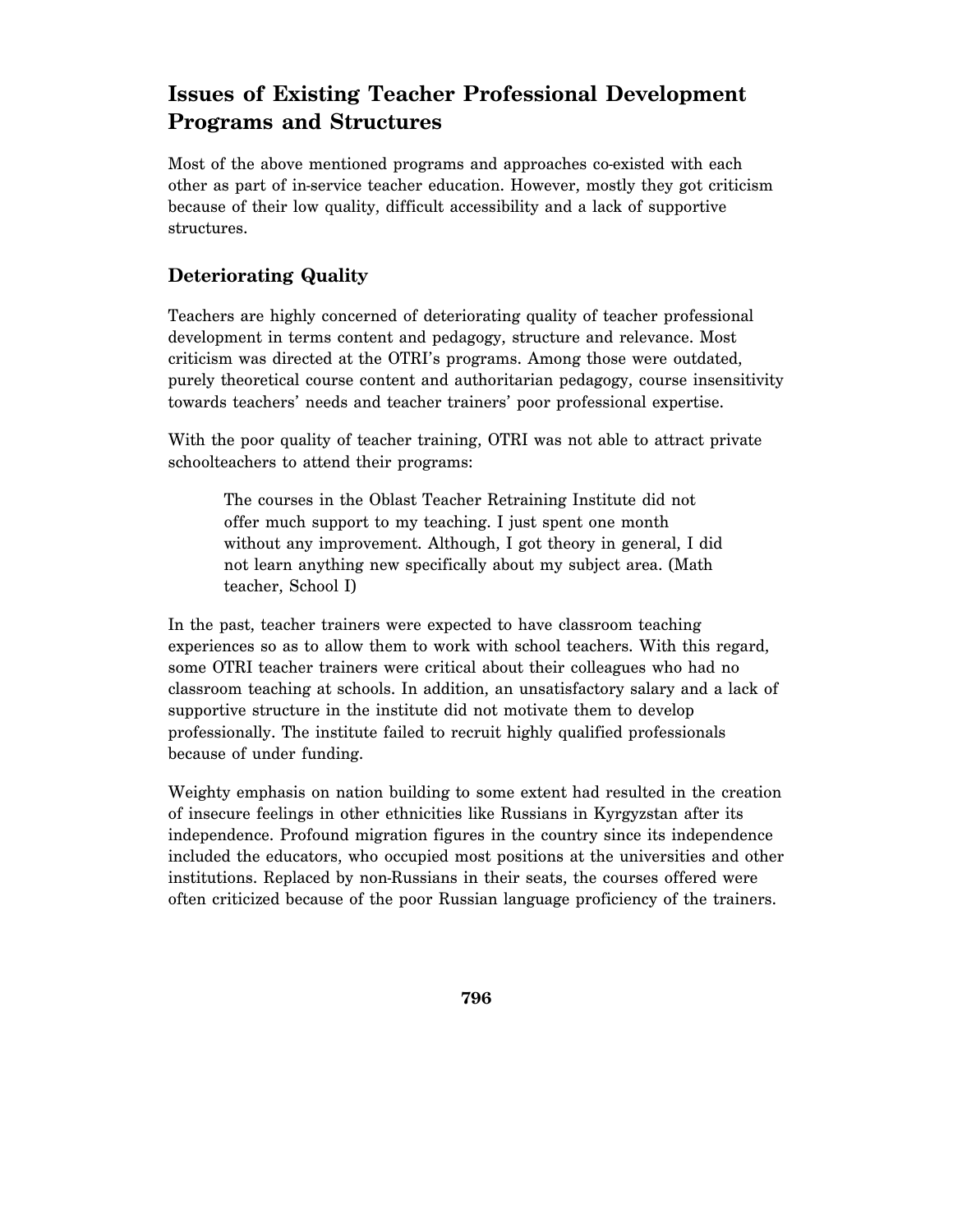City education department did not restrict private schoolteachers' attendance in annual subject *dekadas* in January and August. However, school management did not view it as something beneficial to attend:

All of our teachers previously worked in government schools and attended these dekadas and other gatherings. We know the process well and I did not get any greater extent of benefit from these. Except information dissemination, there is usually nothing there. They could disseminate those information in other ways to tell the truth. In addition, in these subject section or department activities, nothing is resolved or decided or worked. (Vice principal, School I)

Within school-based teacher professional development, mentoring practice was considered beneficial for the mentor and mentee teacher. Within the hardship, the mentoring was not a systematic and regular practice as opposed to Soviet times, and its quality worsened due to several factors. Firstly, teachers' heavy workload did not allow them to spend time in observing lessons and discussing matter with the mentees. Thus, with little support, mentee teachers struggled with school and classroom difficulties on their own. Secondly, due to fewer experienced teachers in the schools, two-year experienced teachers were expected to mentor newly joined teachers, thus both being inexperienced in many respects. Thereby, the practice of mentoring was questioned with regards to its quality and authenticity.

School-based courses of a private school with heavy content were questioned with regards to their impact on teachers' classroom teaching. Provision of immediate support within classroom application process was overlooked due to ambitious attempts to change the teachers' conceptions. Moreover, generic nature of seminars on methods of teaching did not allow teachers to be helped in how to implement in specific subject areas.

In the discussion on quality professional literature, teachers' concerns were associated with the inappropriateness of the literature to their specific needs and contextual realities. Teachers realized that the value of their own experience should be extended and they should take responsibility to disseminate that knowledge to other teachers. Unfortunately, directly or indirectly, the worsening quality of programs or activities reflected the overall economic crisis of the country and shrinking state funding on public education.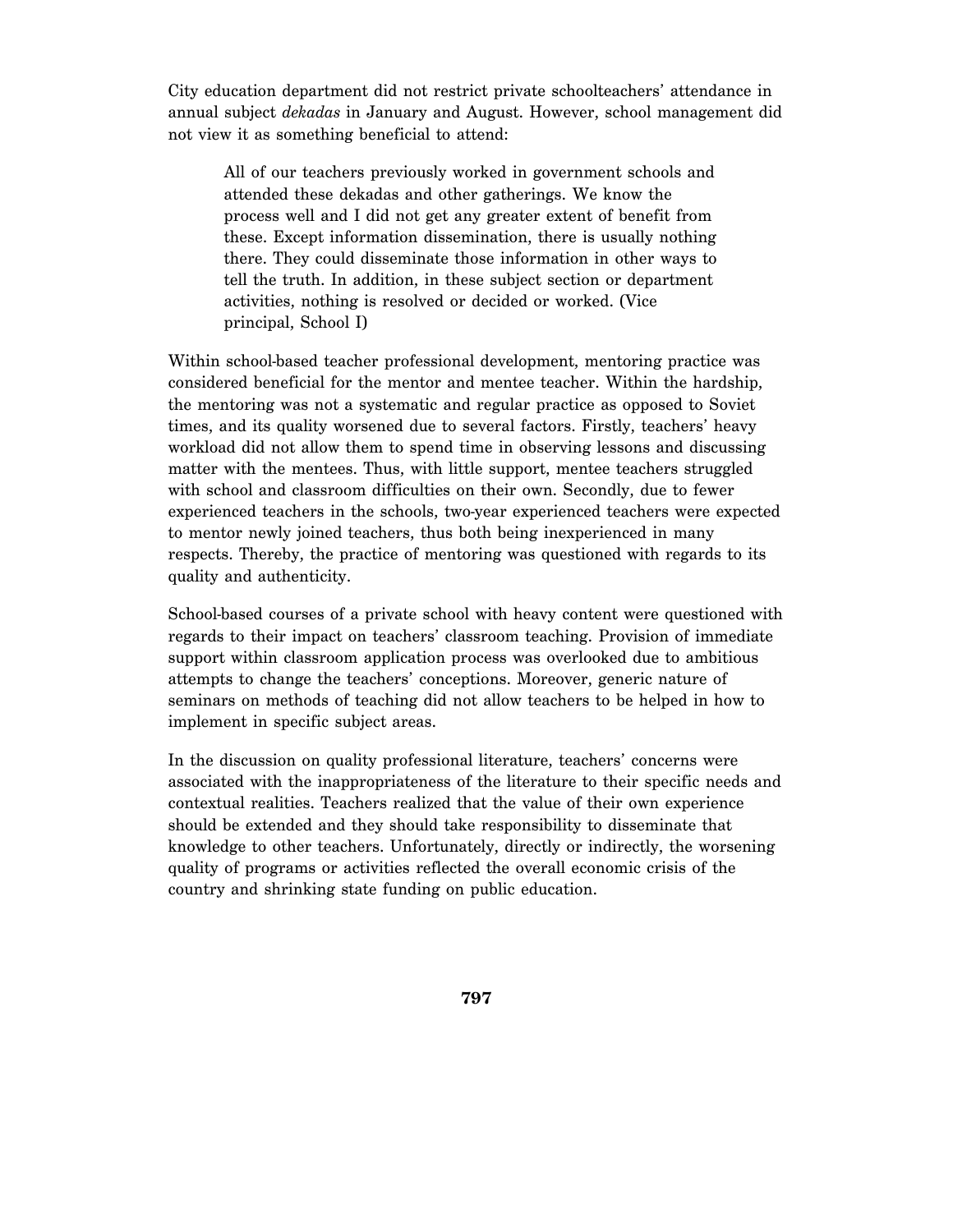# **Access as an Issue**

Deteriorating situation of teacher professional development in post-Soviet Kyrgyzstan was also associated with a lack of access to professional literature and quality teacher professional development programs. To sustain and raise the quality of courses at OTRI, teacher trainers required access to quality professional literature and supportive information technology. They explained the problem of outdated content through the institute's inability to find the financial means to supply up-to-date literature and equipment, and this made trainers continue their work using available resources that they had inherited from the Soviet era, which unfortunately could not satisfy modern requirements.

Teachers of core curricular subject areas (mathematics, languages, and history) had wider options in terms of participation in courses, which eventually generated disappointment among considerably less important subject teachers such as physical education, labor, music and drawing.

With the emergence of the private sector in an ex-public sector dominating society, the collaboration between the government and private institutions required considerate attention. Lack of structures for collaboration seemed to create the major issues and tensions. Private school teachers observed unfair treatment when special trainings was conducted for government schoolteachers, (as an example of ADB sponsored courses) and which excluded them from the opportunities and demanded from them payment for participation in those programs. With tight budgets, the needs of government institutions, which served wider population, became a priority for the state.

Teachers highlighted that access to professional literature was the major challenge. Given the low-paid profession, teachers cannot afford the lavishness of subscribing to professional literature as compared to Soviet times. In addition, prices for literature and periodicals went high with the emergence of the free market. The government schools subscribed to number of professional newspapers from students' fees for gymnasium classes or by sometimes deducting it from the teachers' 'already small' salary. Many teachers complained of being forced to subscribe to newspapers when their salary could not afford to feed their families.

Sometimes Soros Foundation gives us some literature, but they are so few. For instance, last year we got one edition of journal "Forum" and a single copy. We used to subscribe to the "Foreign languages at schools" journal during Soviet Union, something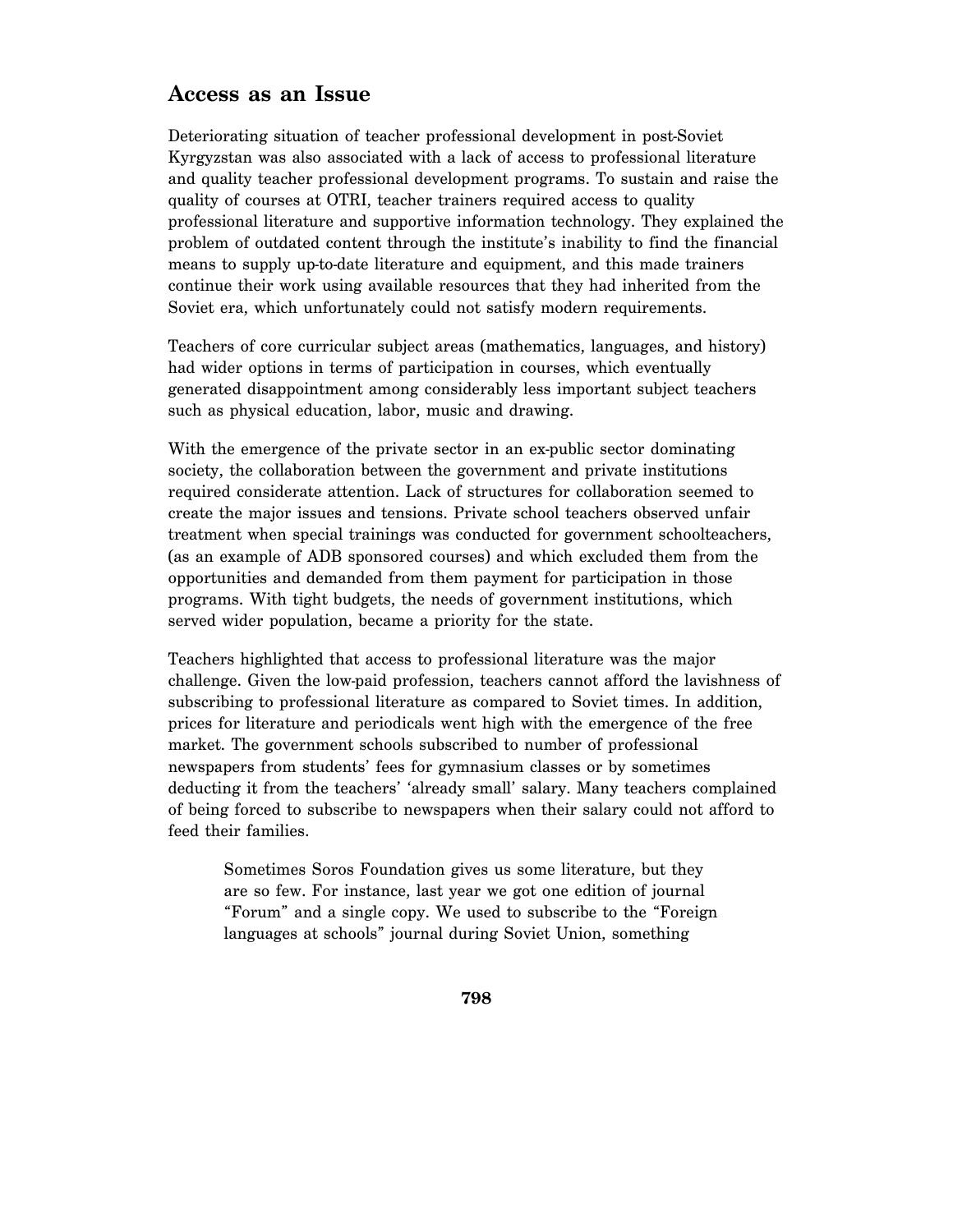which almost every foreign language teacher could do. But now each edition is 200-300 Kyrgyz *soms* [approx. US\$5 – 6], we cannot afford that. (English language teacher and Vice principal, School K).

Few other issues, along with the mostly low quality literature, did not help in resolving their need to learn new content and pedagogy. Some teachers even were of the opinion that Kyrgyzstan was isolated from information, especially in the Russian language. Moreover, teachers of newly introduced subjects into curriculum echoed that they did not get subject area methodological literature. For instance, gaining the official language status, the Kyrgyz language became a compulsory subject at non-Kyrgyz medium schools. Teachers complained about lack of specific pedagogy and articles related to the teaching and learning of the Kyrgyz language in non-Kyrgyz medium of instruction schools. Despite the said, some organizations continued to post some of its periodicals, but schools considered these as 'gifts' and expressed the need to have a country-wide thoroughly-systematized process of subscription to professional literature in the future.

Professional literature produced outside Kyrgyzstan was largely inaccessible. Teachers felt that in Kyrgyzstan, the situation of publication of professional literature was at critical stake.

Teachers need to actively subscribe to professional publications and journals. It is at least encouraging that the "Mektep" professional journal has started to be produced in Kyrgyzstan. We could look at the Russian publications and come up with similar or contextually relevant outlines for the publications. And if there is any foundation to support the people who can come together for this purpose, it will be so good for teachers to receive the information. I feel that schools should take this idea seriously. They can collect samples of good lessons. It is very important to note that it would encourage sharing of experiences which unfortunately is not happening to greater extent. (Vice principal, School I)

Initiatives were suggested for the encouragement of publications on professional innovations and ideas. In addition, involving the private sector into publication was important to consider. Not depending on printed materials only, many felt that with a growing community of internet users, teachers could develop professionally by accessing materials from World Wide Web. However, English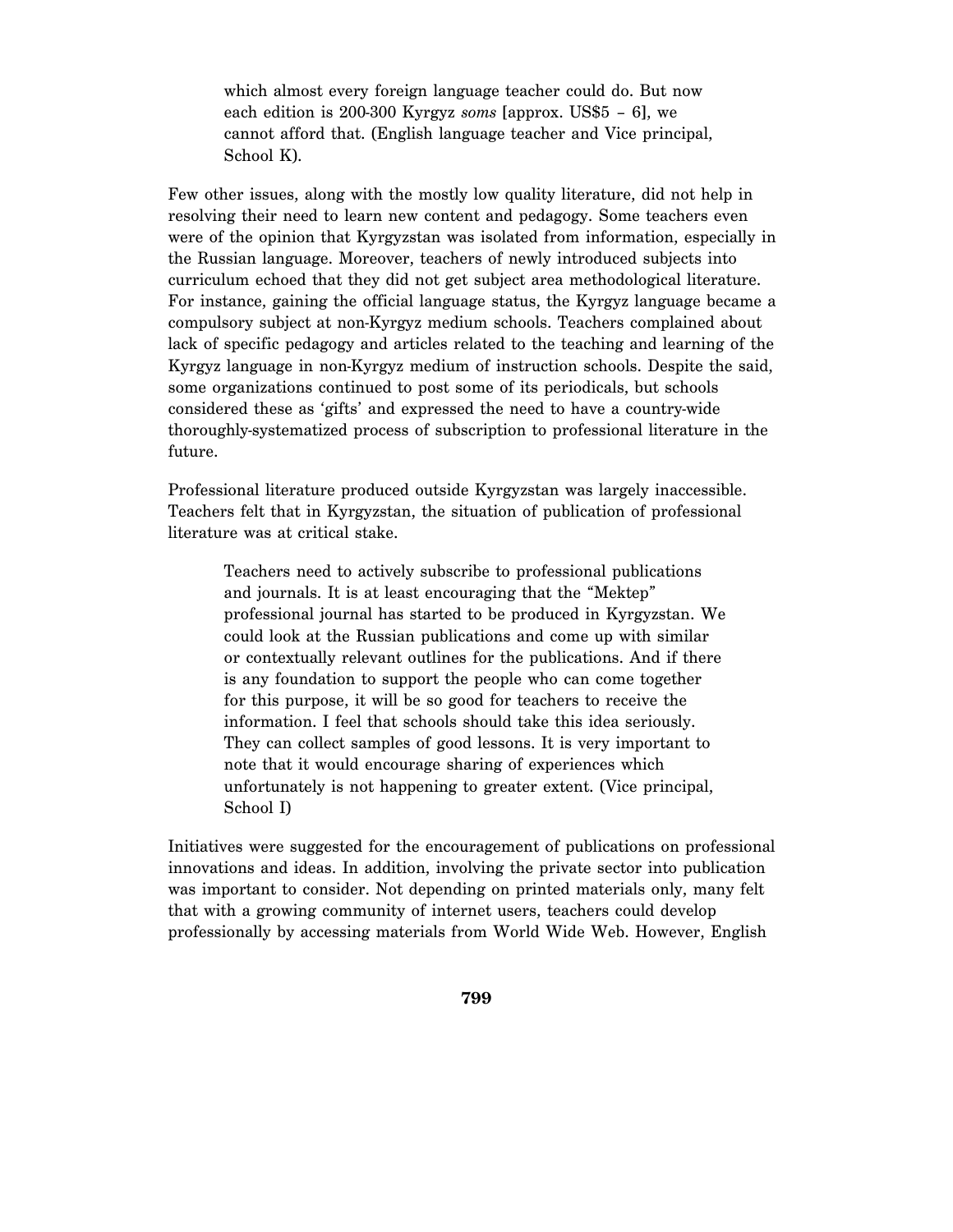dominated sources, with little available in Russian, teachers could not utilize this chance to any great extent.

### **Lack of Supporting Structures for Teacher Professional Development**

School structures such as provision of time for development, reasonable teacher salary, and support in providing programs for development and creating teacher networks, were not well-thought through in the in-service teacher education system in post-Soviet Kyrgyzstan. Lack of recognition of their hard work affected teachers' low motivation to develop professionally. In this, one of the sources for motivation, namely the teachers' salary played an influencing role.

First of all, teachers need to be motivated through a raise in salary that acts as an incentive to develop professionally. When you don't have bread to feed your children at home for the salary you get at school, how will you think of developing professionally? (Primary class teacher, School G)

Government school teachers did not have time for their professional development because of a heavy teaching workload to earn more so that they could substantiate their income:

We also want to teach fewer classes and to develop ourselves. But I have to feed my children and help to support the family. Because of this, we teach more classes because in that way we can earn more. (Russian language teacher, School K)

Moreover, the system of differentiation of teachers' salary is according to not only experience, but to original and creative ways of teaching and learning.

In Kyrgyzstan, with the exception of English language teachers' association, there were no teacher associations.

I would like that a teacher center should be organized so that teachers could share their experiences and discuss issues of teaching and learning with each other. The center would make these more systematically as we as individual teachers find difficulty to go to each other and discuss those. (Math teacher, School I).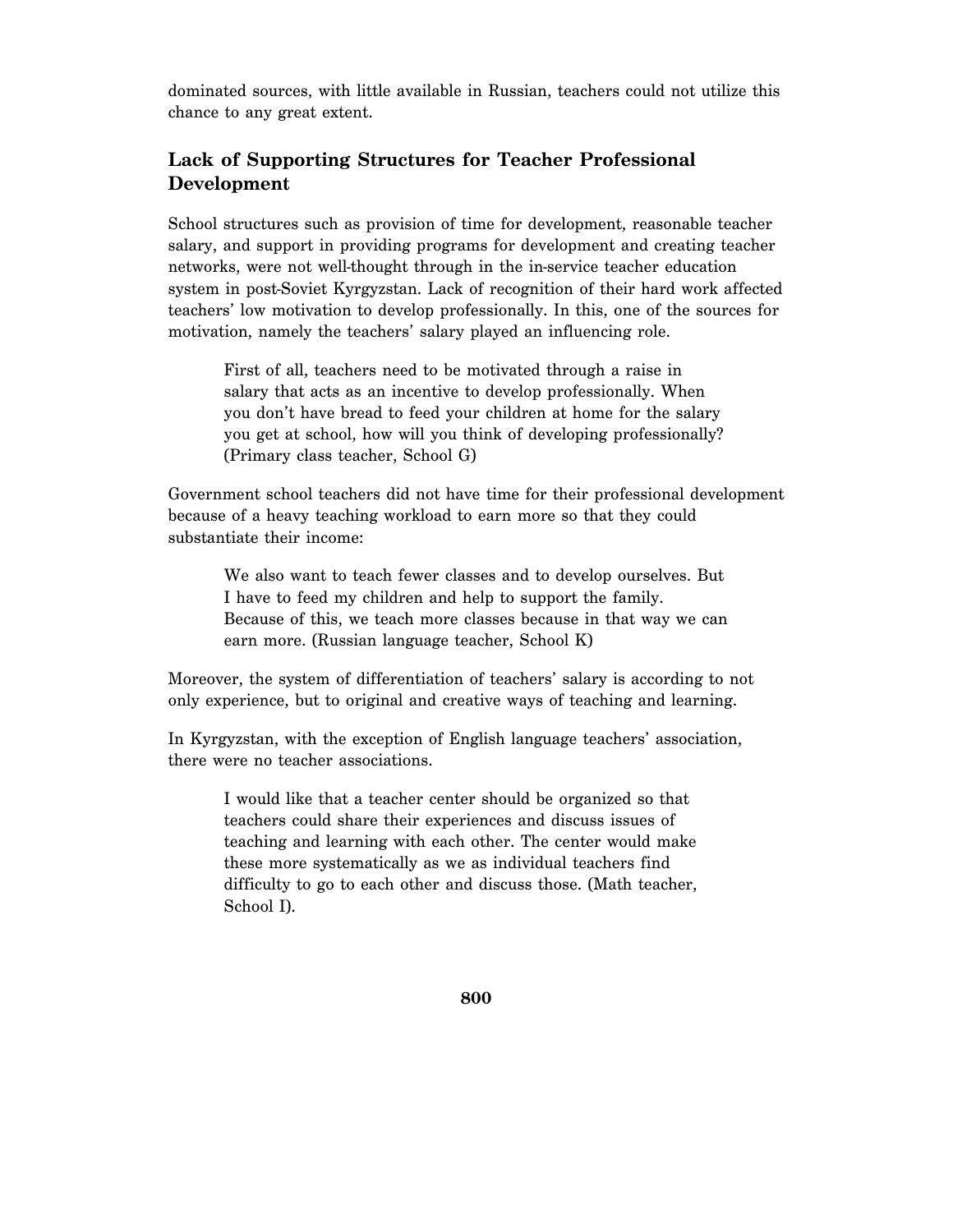Thus, the need was identified by the teachers to form teacher associations to bring subject teachers together and to enable them to learn from each other. In order to establish a teacher network, they extended their willingness to be proactive in solving the issue of association formation.

For teacher professional development, we have only one institution as a 'monster' in the oblast. The teachers need to solve this problem themselves, I think. It can be an NGO type of organization or association. I communicate with university faculty; they have good knowledge, information and innovative teaching strategies to share. I think they should come together with school teachers to form an association so that to have the forum to share their experiences and knowledge. Another option is through Internet have online discussion forums… (Vice principal, School I)

Thus, vulnerable to speedy changes in their personal and professional lives, teacher networks could have helped teachers to work together for improvement and to voice their concerns collectively.

# **Discussion on Findings**

Market economy system, introduced since independence, has not been able to bring a positive effect on the professional lives of the teachers of Kyrgyzstan. Rather, it has resulted in uncertainties and multiple responsibilities, than the hope and support to teachers. Teachers identified the need for their professional development as an urgent issue to consider due to the change in goal of education, similar to what Mertaugh (2004) observed, "The content and delivery of education needed to be changed in order to make education responsive to the needs of the global economy." (p. 155)

Soviet in-service teacher education practices and policies were largely reflected in post-Soviet Kyrgyzstan. However, the issues raised above required critical attention of education policy makers. For instance, improving the teacher performance through the so-called reforms mostly lacked empirical evidence. Mostly teacher professional development activities lacked teacher-needs consideration thus did not directly respond to teachers' classroom realities. Moreover, they also devalued teachers' expertise in the courses like Niyozov (2004) noted, "They [teachers in Tajikistan] are subjected to top-down approaches and outside-in training, where their knowledge and wisdom are largely ignored." (p. 57) In post-Soviet Kyrgyzstan, some grand projects happened to be implemented without much consideration and discussion. With this regard,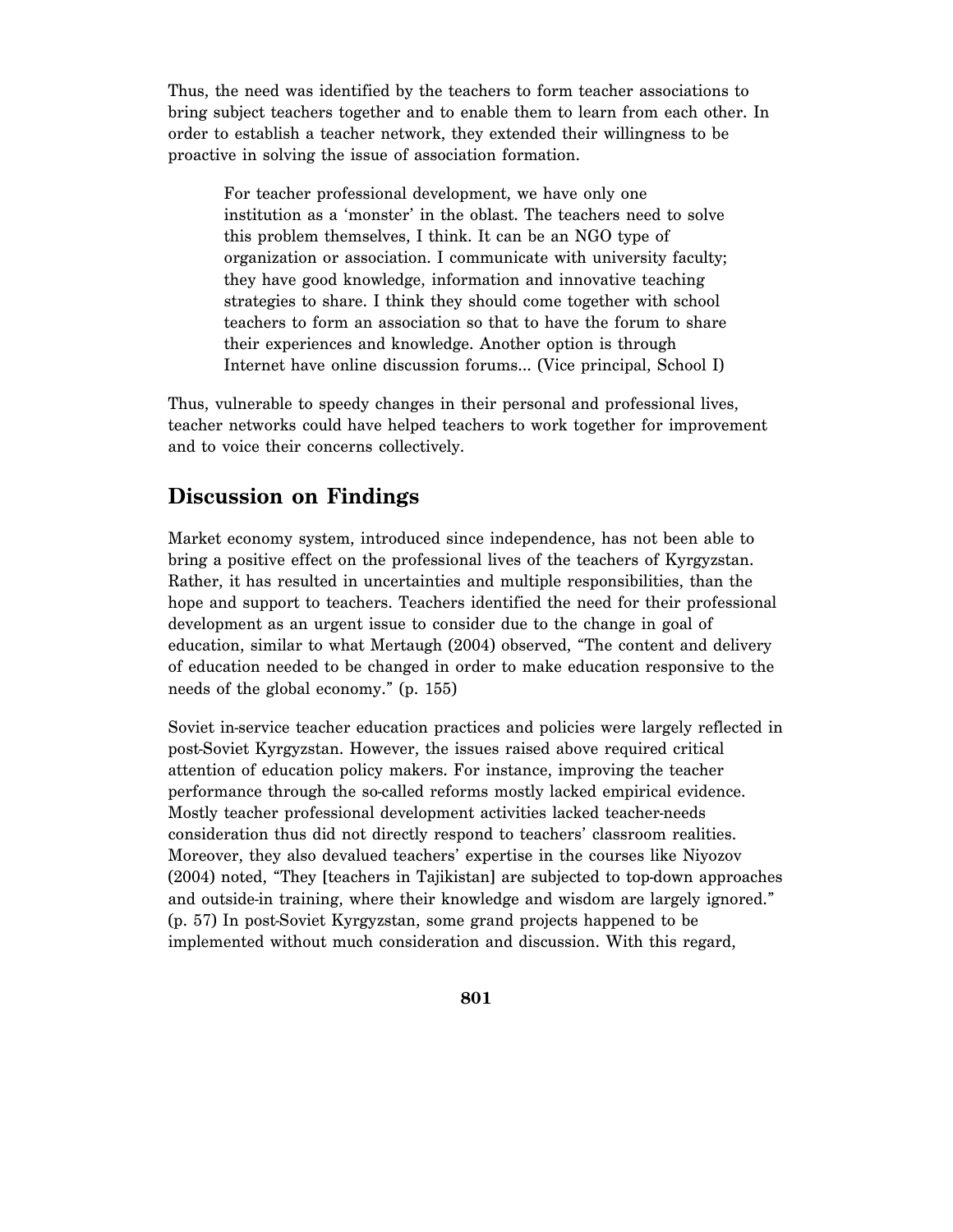DeYoung (2004) shared the argument around the fact that ADB funded a onemillion 'distance learning' center initiative. This helped in the realization that blind policies were better explained in terms of a few people's own interests and power, which dictated and became the deciding factor, but what wasn't how reality reflected the scenario. As one of the trainers of this 'fancy' initiative, during the program I observed an overlapping approach of this initiative to OTRI one-month course program. In my opinion, this initiative appeared more of a 'lip service' that excluded field-based aspects and lacked transparency in financial management. Research continues to highlight that teacher-needs based programs make more impact on teachers' professionalism in practical terms. OTRI's teacher-needs diagnostic through questionnaire happened to be an excellent idea but it should be further improved to make the training relevant to teachers. The courses funded by different groups should be carefully analyzed. A report of OSI (2002) highlighted this, stating,

With increased presence of donor assistance, and co-operating partners who have their own intentions and interests around the in-service training of teachers, it is important to coordinate activities. Any activities in the field of teacher training should be based on the demands and needs of strategic reform and the overall system. (p. 23)

In the reforms to come, the importance of the 50-year experience of OTRI in this area should be considered. Using the said, the strategies they used can be improved within the realities of present conditions, rather than ignoring and leaving them out from the reforms. Thus, the already set up structure of the *vyezdnyie* seminars of OTRI (Kibardina, 1997) should be further improved, and the reforms should target similar activities so as to make the learning of the teacher professionals more practical and needs-based. I found the January and August *dekada* to be cost-effective within the tight budget of education, and what was discussed could be a creditable approach. But the very nature of the delivery and content should be extensively discussed further.

In the current situation, teacher trainers' own development seemed to be taken for granted. Some reports (EFA, 1999; OSI, 2002) pointed out the aging staff of teacher retraining institutes. Kabylov (2003) also noted this and suggested,

<sup>9</sup> Vyezdnoi is translated as site-based seminars. These are seminars where OTRI's teacher trainers go to the schools and conduct the seminars on the needs of the schools and teachers.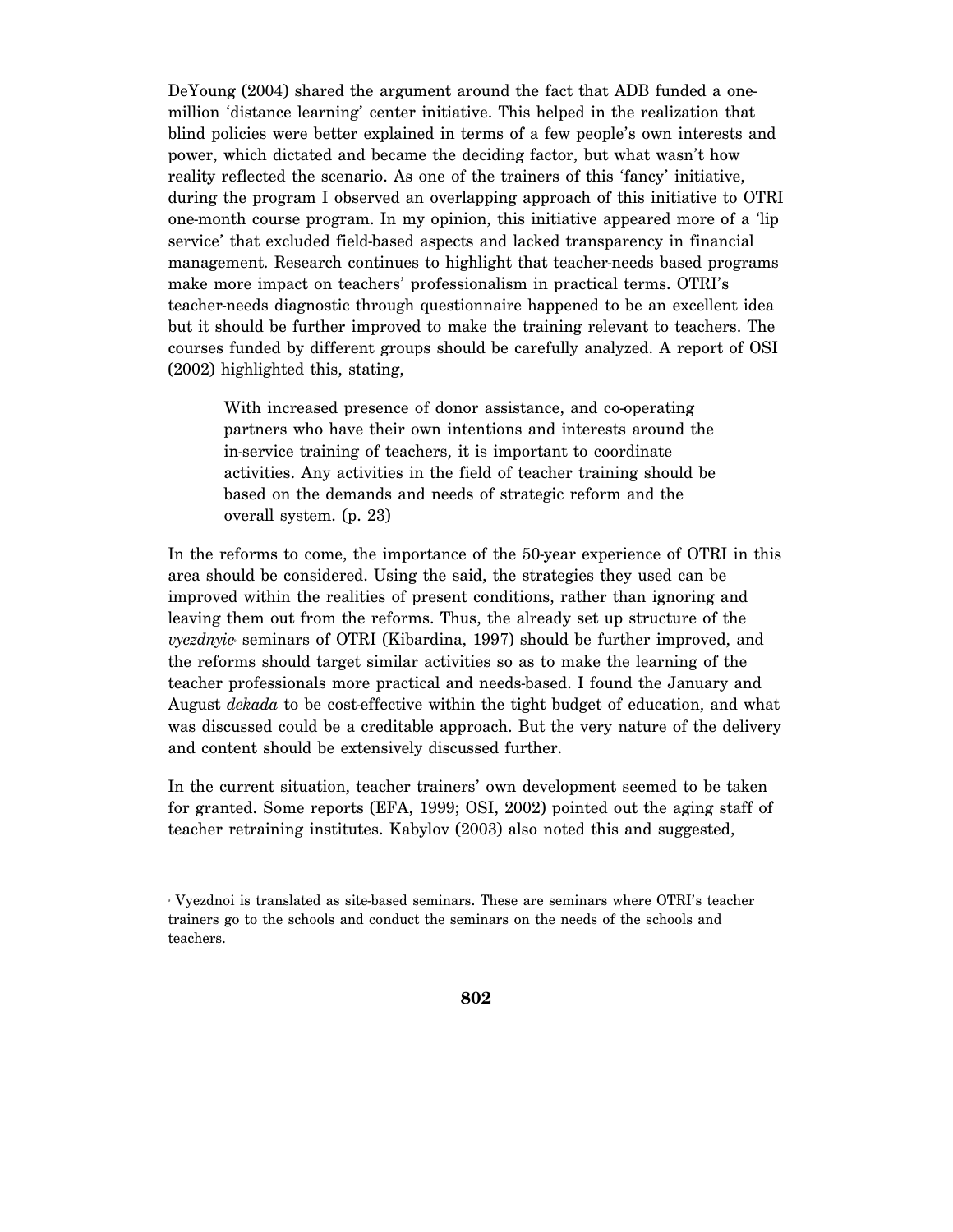"There is a considerable need for continuing training for the teacher educators themselves" (p.5) so that to offer quality trainings.

In post-Soviet Kyrgyzstan, off-site in-service teacher education courses continued to remain as panacea for low quality school education and school improvement. All the training emphasized teacher technical skills development, and did not move towards the development of their reflective teaching ability. Moreover, the possibility of teacher practice-centered approaches for teacher development did not usually get policy makers' considerable attention. The policies and reforms towards school improvement and teacher education largely ignored existing selfinitiated and school-based teacher development activities. To emphasize, all these activities and their structures required considerable and reformative attention in the light of the current realities and priorities. Practical approaches of teacher professional development, such as action research, reflective practice and others, still remained unknown, and were hence not reflected in the current practice of in-service teacher education. In addition, school-based teacher development did not have structured monitoring and evaluation, except for the fact that they reported to the vice principal on academics who usually criticized the work. When, supporting structures were absent in the schools, such as the provision for time for professional development, and technical resources and availability of the in-house teacher educators, it was unlikely to expect much from the teachers.

Meagre teacher salary has resulted in low social status and low motivation of the teachers. In this regard, Mertaugh (2004) argued, "Teacher salaries in the Kyrgyz republic, which averaged 857 *soms* per month in 2001, are low in both absolute and relative terms. In absolute terms, they are only half of the minimum consumption level for individuals, not to mention households. As a result, teachers lack motivation and are compelled to work other jobs in order to support themselves and their families." (p. 173) Similarly, Niyozov (2001) emphasized Marx and Maslow's proposal, "when basic human needs are threatened, talk about intellect and education makes little sense." (p. 363) Thus their basic needs forced teachers to opt to what Shamatov (2005) describes as, "Teachers also have to supplement their income by taking up extra work in order to fulfill their material needs, many teach in more than one school." (p. 116)

Raise in teacher salary and providing fringe benefits, such as being released from paying electricity bills, were considered to motivate teachers to retain their jobs and have motivation for professional development. Comparing this with the health service which brought several reforms to raise the salary of health workers in Kyrgyzstan, Mertaugh (2004) suggested his views with relation to a raise in teacher salaries as "…some activities such as mentoring new teachers or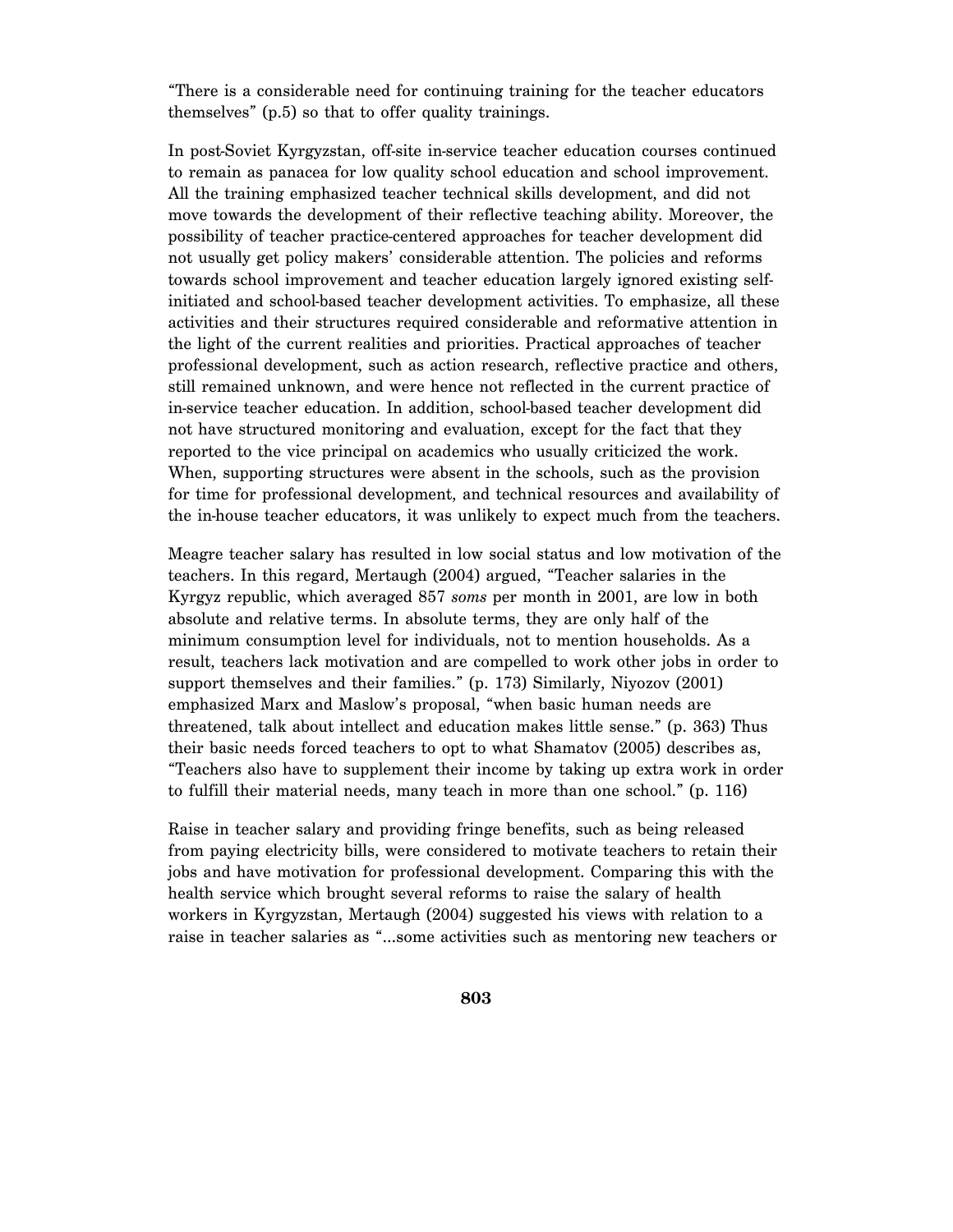providing community education or remedial education could and should be recognized and compensated through supplementary income." (173) Although I recognized that a raise in teachers' salary could motivate teachers to develop professionally, I realized that it would not affect the quality of teaching and teacher professional development to a great extent, especially if supportive systems for professional development are not considered as well as systematically implemented and monitored. Thus the improvement of existing supportive systems and establishment of monitoring and evaluation should equally be considered in the reforms.

At present, school teachers of Kyrgyzstan cannot access professional literature as sources for their professional development. The EFA Report (2000) also claimed that "There is unavailability of information related to modern teaching methods. Before 1991, every teacher could subscribe to a number of professional literature, magazines and manuals. Today though, low salaries make it impossible for them to do so, as the professional newspapers and magazines are costly, and few, particularly Kyrgyz publications." Subscription to government newspapers was mandatory practice in Soviet Kyrgyzstan schools; however, within present circumstances, this seemed as a burden and not a solution. Many teachers resented this practice, as their salary was not enough to feed the families let alone buy and read the newspapers. On this issue, some teachers voiced their concerns by writing open letter to the president and minister of education at that time, which included stopping them from forcefully subscribing to newspapers.

Presently, teachers of post-Soviet Kyrgyzstan seem to be caught in a dilemma. On one hand, their struggle for personal survival becomes a priority since the independence; but on the other hand, as professionals, their mission to educate better generation for the society continues to face hard conditions. Many government teachers voiced that they felt isolated and abandoned by the state. I found teachers who expressed the need for external help, but there were some who considered this situation as endless. They recognized their proactive role in solving their professional issues on their own. To provide an example, these teachers proposed ways such as using teacher developed and tested materials to support them in 'methodological vacuum' (Bekbolotov, 2000). Furthermore, suggested teacher networks happened to have great potential in preparing and facilitating the teachers in building a more just, fair and equitable society from the transition period.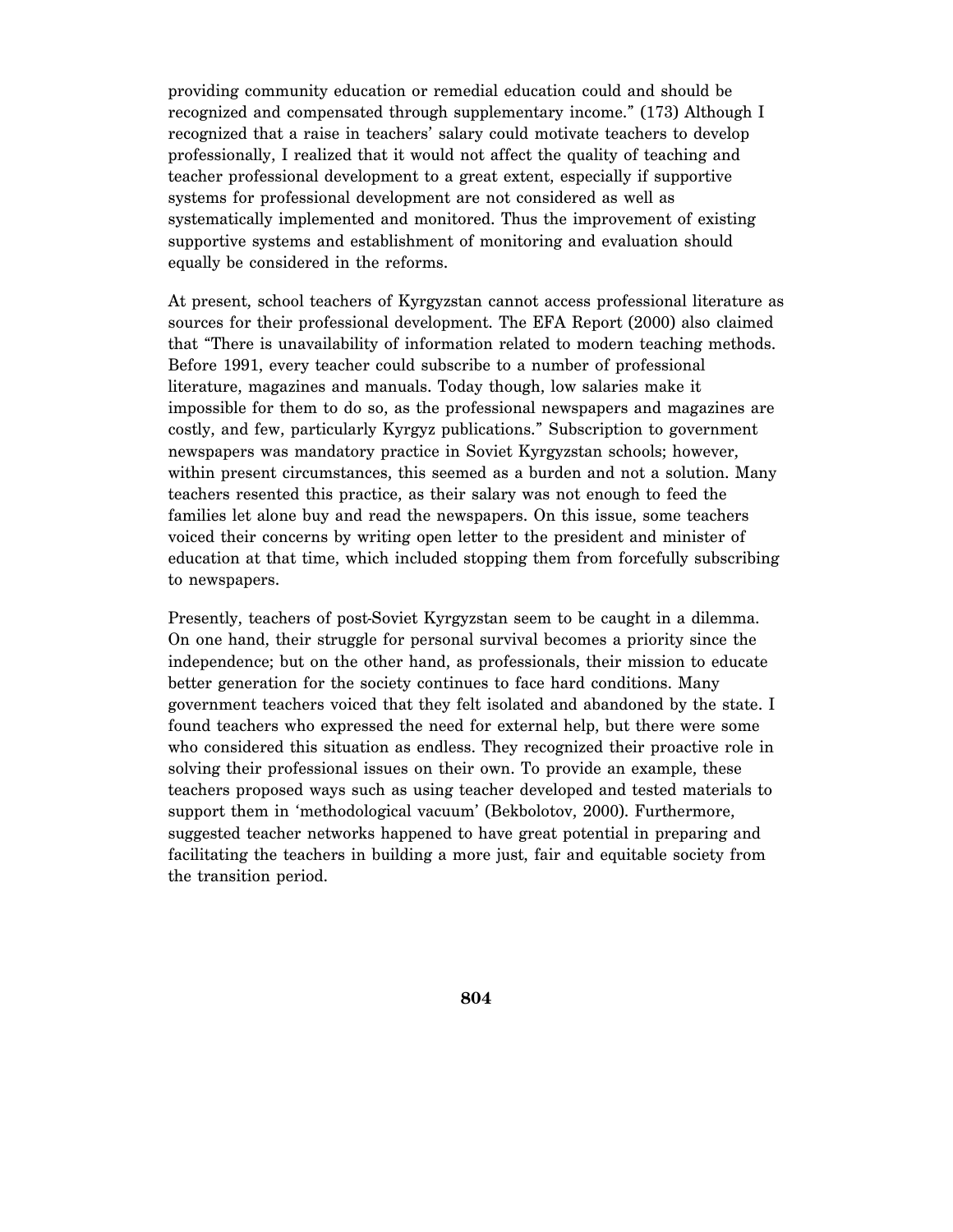## **In Conclusion**

Foremost demand for continuous professional development to raise the quality of education came from the emphasis on the democratic way of life spreading in the post-Soviet Kyrgyzstan. This was reflected in the schools and it confronted previously authoritarian teaching. In the decisions regarding what reform to adopt and how, serving teachers' voices and similarly teachers' own expertise and attempts for innovations were largely ignored, thus bringing lip service approaches and not the reforms in the in-service teacher education. Thereby, for future teachers' self-initiated and school-based professional development, there is required to be a better consideration and recognition by the education policy makers and there must be found ways to improve them further. Thus this could enable diversification within in-service teacher education. Related to discussion, immediacy of translation and dissemination of local knowledge about pedagogy and content was acutely felt by the teachers in order to come out of their professional information vacuum. Ironically, with their meager salary and lower social status, I found teachers still motivated for further development due to their optimistic views for that future and for the betterment of their country.

#### **References**

- Bekbolotov, T. B. (2000). Aktualnye voprosy obnovlenie shkol'nogo obrazovania. *Proceedings of the international scientific-practical conference "Problemy obnovlenia shkol'nogo obrazovania* (pp. 3-6) Bishkek: Kyrgyzskyi Institut Obrazovania
- DeYoung, A. (2004). On the current demise of the "Action plan" for Kyrgyz education reform: A case study. In S. Heyneman & A. DeYoung (Eds). *The challenge of education in Central Asia.* (pp. 199-224). Connecticut: Information Age Publishing
- Kabylov, T. (2003). *Issues of government-based in-service teacher education programmes in Kyrgyzstan: What is needed for improvement?* A paper presented at CESS 4th Annual Conference at Harvard, MA
- Kibardina, L. P. (1997). *Protsess obuchenia v sisteme povyshenia kvalifikatsii pedagogov Kyrgyzskoi Respubliki.* Bishkek: Kyrgyzstan
- Kerr, S. (1991). Beyond dogma: Teacher education in the USSR. *Journal of Teacher Education, 42*(5), 332-349